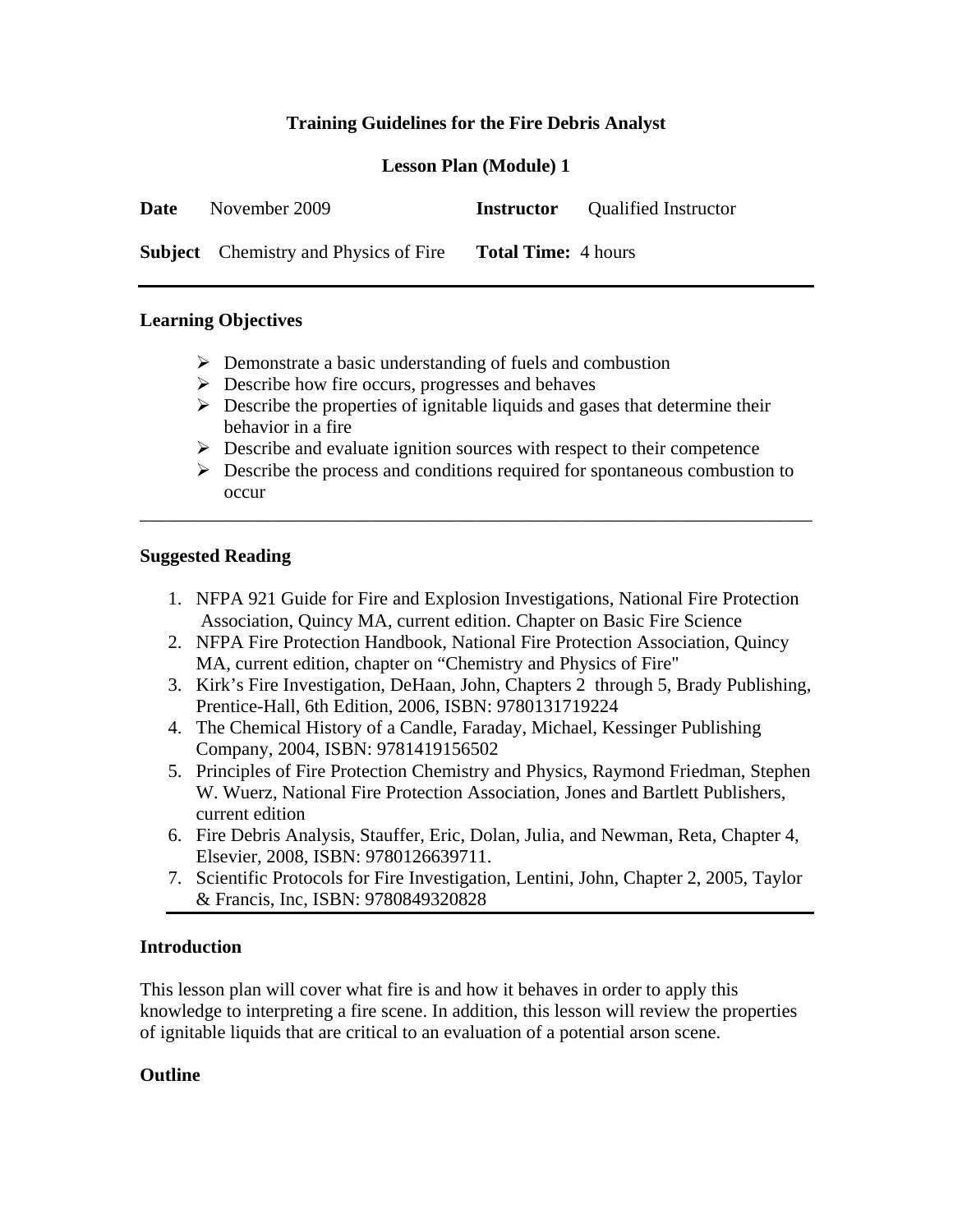- 1. Combustion Chemistry
	- a. What is fire?
	- b. Fire triangle/fire tetrahedron
	- c. Fuel form and geometry
	- d. Heat transfer conduction, convection, radiation
	- e. Ignition piloted, auto
	- f. Smoldering and flaming combustion
	- g. Room fire development
	- h. Head flux, heat release rate (vs. fuel load)
	- i. Flashover
- 2. Properties of Ignitable Liquids
	- a. Ignitable liquids vs. accelerants
	- b. Ignition temperature
	- c. Flash point
	- d. Vapor pressure
	- e. Wick effect
	- f. Flammable range
	- g. Equilibrium (closed environment)
	- h. Vapor density (theoretical/actual)
	- i. Mixing and concentration gradient
- 3. Ignition Sources
	- a. Cigarettes (and gasoline)
	- b Roman candle (and gasoline) test burn
	- c. Self-heating/spontaneous combustion
	- d. Open flame
	- e. Spark/arc

## **Teaching Aids**

 Handout PowerPoint presentation Demonstrations of properties of ignitable liquids

## **Summary**

Understanding what fire is and how it behaves is critical to understanding a fire scene. Similarly, understanding the properties of ignitable liquids is critical to evaluating a potential arson scene. The primary role of the Fire Debris Analyst is to determine whether or not volatile ignitable liquids can be identified in submitted items to assist the investigator in their determination of cause (i.e. was the fire accelerated). The ability to evaluate potential ignition sources and ignition scenarios is also a valuable tool.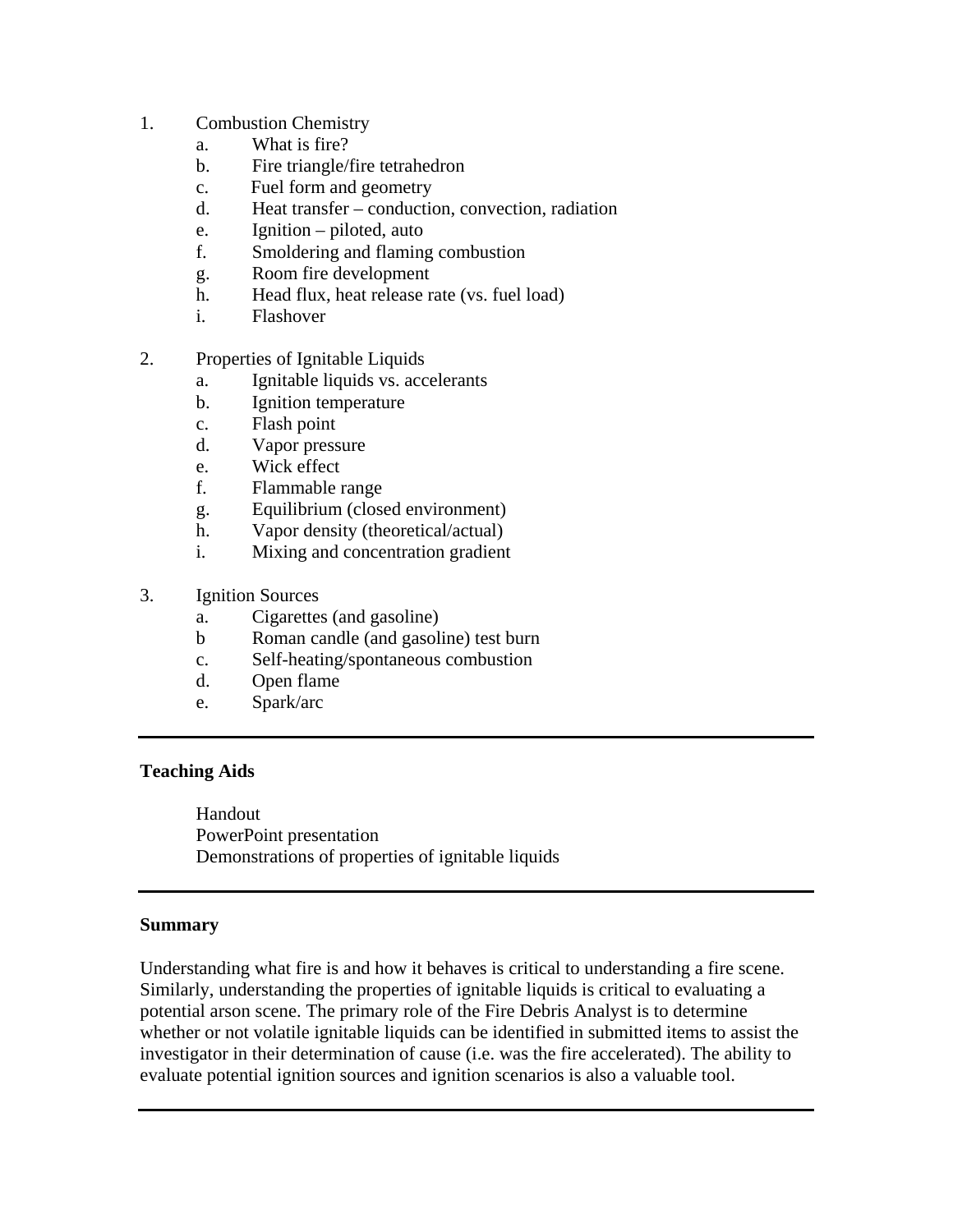# **Test Questions**

- 1. The primary role of the Fire Debris Analyst is to determine whether or not accelerants are present in fire debris items. True or **False**
- 2. The most important property of an ignitable liquid that determines whether or not it can be ignited is:
	- a. ignition temperature
	- b. **flash point**
	- c. wick effect
	- d. vapor density
- 3. Can the type, manufacturer or source of gasoline be identified in either a liquid or debris item submitted to the forensic laboratory? Yes or **No**
- 4. An indicator that might support the possibility of a spontaneous combustion occurrence is:
	- a. a large pile of motor oil soaked cleaning rags
	- b. a large bale of dried hay
	- c. **the presence of boiled linseed oil**
	- d. a very rapid ignition
- 5. At the lower flammable limit of propane, the actual vapor density of the flammable propane/air mixture is:
	- a. 1.6
	- b. **1.01**
	- c. 0.8
- 6. A significant hazard at gasoline filling stations is the risk of a cigarette accidentally igniting liquid gasoline or its vapors. True or **False**
- 7. The fire debris analyst may obtain negative results if:
	- a. no volatile ignitable liquid was ever present
	- b. any volatile ignitable liquid that was present has evaporated
	- c. any volatile ignitable liquid that was present has been consumed by the fire
	- d. any volatile ignitable liquid that was present has been lost through improper packaging
	- e. **all of the above**
- 8. Contamination poses a major problem to fire investigations. Could we exclude any of these as a source of contamination?
	- a. petroleum fueled generator used in fire suppression
	- b. packaging and handling materials from the scene
	- c. sample preparation in the laboratory